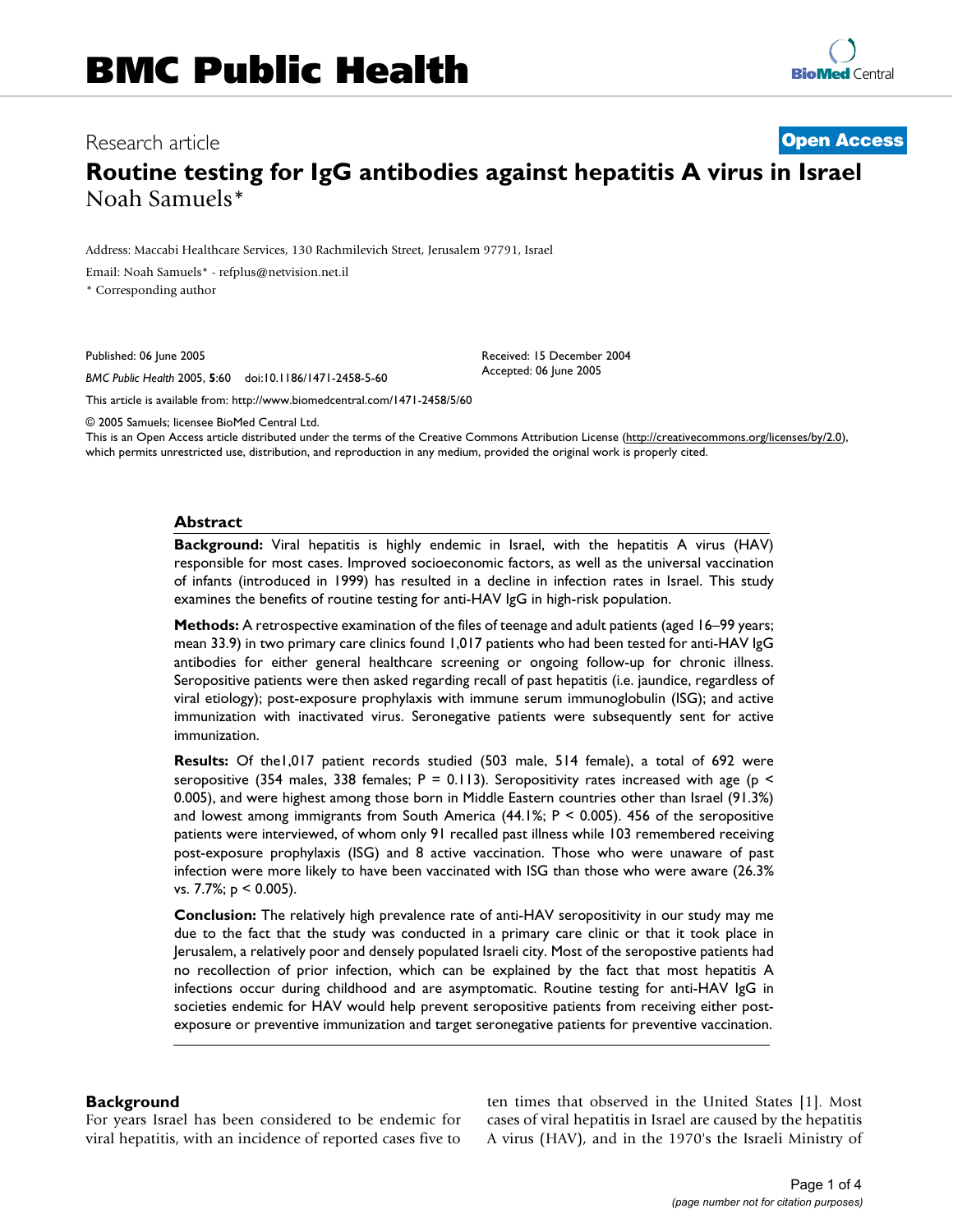

**Figure 1** Prevalence of positive HAV serology according to age (%)

Health instituted a wide-scale program of post-exposure prophylaxis with immune serum globulin (ISG). In 1999 universal immunization with inactivated virus (Havrix; Smith Klein Beecham) was instituted for infants, the first dose being given at 18 months and the second at 24 – 30 months of age [2]. The Israel Defense Forces (IDF) have instituted vaccination programs as well, first with ISG and, more recently, with the inactivated virus [3].

Vaccination programs, as well socioeconomic changes, have led to a significant reduction in the prevalence of HAV infection in Israel today [4,5]. In the United States, the U.S. Advisory Committee on Immunization Practices has given clear recommendations for vaccinating communities with high rates of infection (>20 cases per 100,000) or populations at risk for liver failure [6]. However, no guidelines exist for routine testing for HAV serology prior to vaccination, a policy which could potentially prevent unnecessary immunizations (both active and passive) in seropositive patients as well as target those who are seronegative for active immunization. The following study examined the current prevalence of anti-HAV serology in a selected Israeli population (patients presenting to a primary care clinic), evaluating the benefits of routine testing for populations at risk.

# **Methods**

The records of teenage and adult patients (aged 16–99 years; mean 33.9) from two primary care clinics in Jerusalem, Israel, were retrospectively searched for anti-HAV IgG serology. The clinics are affiliated with the Maccabi Health

Care Services, one of four government-funded services available to all Israeli citizens. Patients had undergone general blood tests for a number of reasons, either for follow-up of existing illness (none of which were hepaticrelated) or for routine health screening, including anti-HAV IgG serology. A total of 1,017 patient files were found which contained serological results of anti-HAV antibodies from blood analyzed in the health fund's central lab, which used a microparticle enzymatic assay (MEA; AxSYM System, Abbott Diagnostics). Patients who tested seropositive for HAV were then contacted (either in person or by phone) and asked regarding the following: demographic data (country of birth); whether or not they remembered being sick with hepatitis (i.e. clinical jaundice, with or without known serological evidence of active HAV infection), and when; and whether or not they had been immunized, either passively (ISG) or actively (inactivated virus), and when. Recall of past infection was based on patient reporting alone and not through review of medical or laboratory records. Data was compiled and analyzed using the Microsoft Excel program.

# **Results**

### *Prevalence of HAV seropositivity*

As mentioned above, a total of 1,017 patient records (503 males and 514 females) were found to contain results of anti-HAV antibodies (from March 1998 to September 2003). The mean age of the study group was 33.9 years; 37.8 among males (range: 16–99) and 31.2 among females (range: 16–87). Among the recorded results, 692 (68.0%) were seropositive – 354 of the male patients  $(70.4\%)$  and 338 of the female patients  $(65.8\%)$ ; p = 0.113). The rates of seropositivity increased with age (see Figure 1;  $p < 0.005$ ), and remained constant throughout the years of the study ( $p = 0.451$ ).

Patients who were born in Middle Eastern countries other than Israel had the highest seropositive rate (91.3%), while those born in South America the lowest  $(44.1\%; p <$ 0.005. See Figure [2](#page-2-0)). Immigrants from the Eastern Bloc countries (former Soviet Bloc and Eastern Europe) had a significantly higher prevalence of anti-HAV antibodies than native Israelis (70.3% vs. 58.7%;  $p = 0.016$ ).

#### *Recall of past infection and immunization*

Of the 658 patients with anti-HAV antibodies, 456 were interviewed and asked regarding past infection and vaccinations (231 males and 225 females). Only 91 had any recollection of prior illness (20.0%) – 51 of the males interviewed (22.1%) and 40 of the females (17.8%;  $p =$ 0.249), all of them at least 5 years prior to undergoing the serological testing. A total of 103 respondents remembered receiving post-exposure prophylaxis (passive immunization) with ISG. Those who were unaware of past infection were more likely to have been vaccinated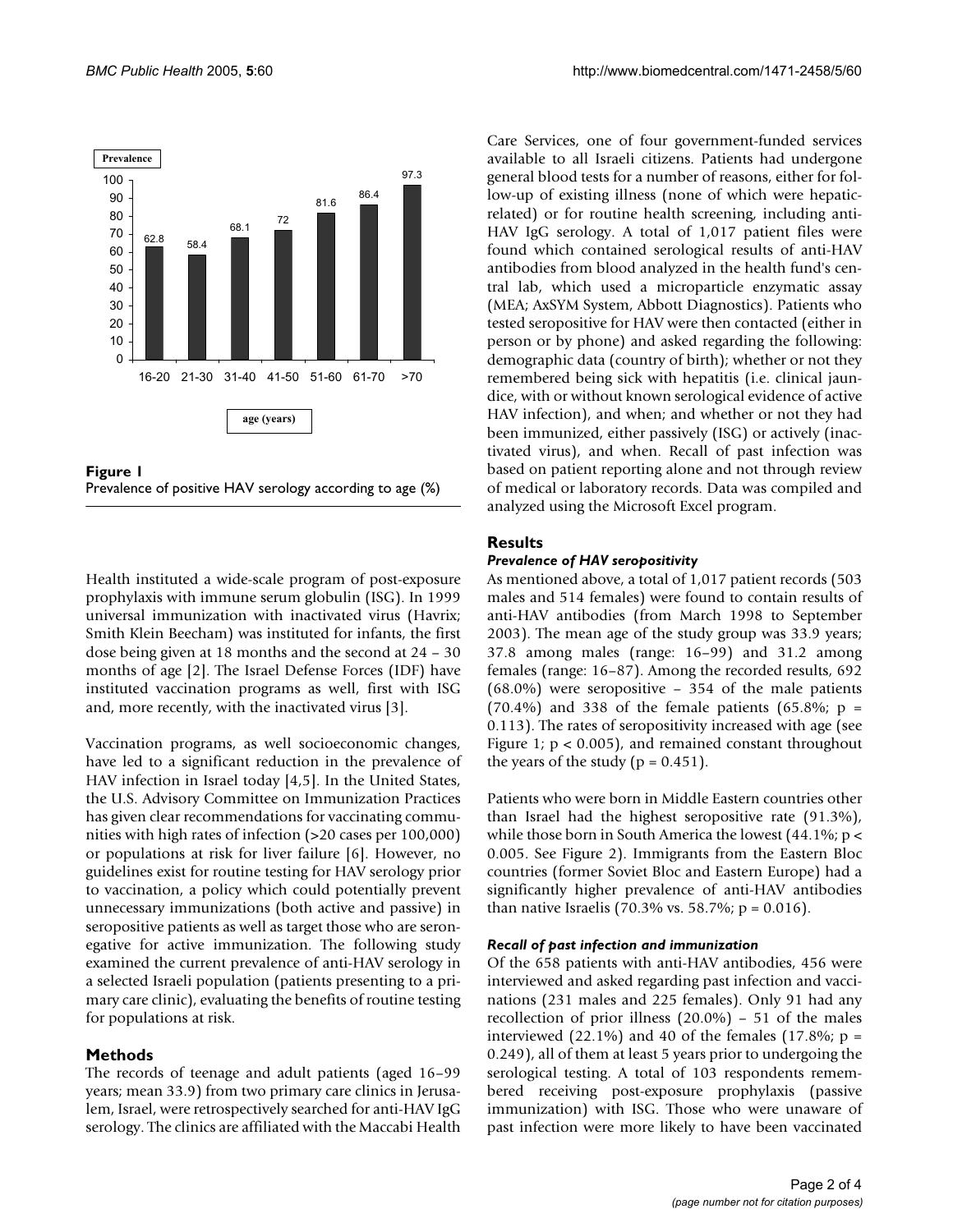<span id="page-2-0"></span>

**Figure 2 Prevalence of positive HAV serology according to country of birth(%)**. \* **Eastern Bloc** = former USSR and Eastern European countries\*\* **Western Bloc** = North America and Western Europe

<span id="page-2-1"></span>

| Table 1: Reasons for Passive Immunization* in Seropositive |
|------------------------------------------------------------|
| <b>Patients</b>                                            |

| Reason                                                 | Male (n) | Female  | Total    |
|--------------------------------------------------------|----------|---------|----------|
| Post-exposure prophylaxis<br>Travel to endemic country | 25<br>10 | 25<br>3 | 50<br>13 |
| <b>Army Service</b>                                    | 14       | 3       | 17       |
| Other                                                  | 17       | 6       | 23       |
| Total                                                  | 66       | 37      | 103      |

**\* passive immunization** = immune serum globulin

with ISG than those who were aware  $(26.3\% \text{ vs. } 7.7\%; \text{ p}$  < 0.005). The reasons given for receiving ISG are listed in Table [1.](#page-2-1) Eight patients (2 male, 6 female) reported receiving the inactivated virus vaccine, of which none were aware of prior illness.

#### **Discussion**

Although Israel is considered endemic for HAV infection, the prevalence of anti -HAV antibodies in our study population (68%) is much higher than that found in other studies, especially among the under-20 age group

(62.8%). In a 1996 study of teenagers undergoing predraft evaluation, only 38.4% were seropositive [5], while serum samples from the Israeli Center for Disease Control's national serum bank in 1989 were seropositive for HAV in only 27% of 16 year-olds [4]. The relatively high prevalence of anti-HAV antibodies found in our study may be due to the fact that the study was conducted in a primary care clinic, with higher morbidity rates than the general population, though not liver-related. Another factor is the fact that both clinics are located in Jerusalem, one of Israel's poorest and most densely populated cities. Many of the patients were ultra-orthodox Yeshiva students who are at greater risk for HAV infection [7] and are not drafted into the IDF. At the same time, the higher rate of seropositivity among immigrants from Eastern bloc countries is consistent with the findings of an earlier study of this population [8], though another study of pre-draft teenagers did not find a significant difference between these immigrants and native Israelis [9].

Most of the seropositive patients in our study (80%) had no prior recollection of HAV infection. For 70% of children under the age of 6 (in communities with high rates of hepatitis A, 30–40% of children acquire infection before the age of 5 6) HAV infection is a self-limited, subclinical disease [10]. Among older children and adults, infection is usually symptomatic, with jaundice occurring in more than 70% of patients [11]. Signs and symptoms usually last less than 2 months, although 10–15% of symptomatic persons have prolonged or relapsing disease lasting up to 6 months [12]. Case fatality rates also increase with age, rising from 1.5/1000 among children less than 5 years old to 27/1000 after age 50 [13], making vaccination of unimmunized adults that much more important.

Both ISG and inactivated HAV vaccines are safe, though not without potential side effects both locally and systemically [6,14]. Aside from having to undergo two injections within a span of 6 months to a year, adult patients in Israel are required to purchase the active vaccine themselves. Seropositive patients in our study who were unaware of their immune status were more likely (by a factor of 3.4) to have unnecessarily received ISG (unnecessarily since they most likely have lifetime immunity) than those who were aware of past infection. This is probably an underestimate, since both post-exposure and preinduction vaccinations have been implemented in Israel for nearly thirty years, and it is likely that many have forgotten receiving immunizations in the distant past. For the eight patients who received the inactivated virus without prior serological testing, it is possible (and even probable) that they too were immunized unnecessarily. Now it is too late to know whether their current seropositive status is a result of past occult infection (with lifetime immu